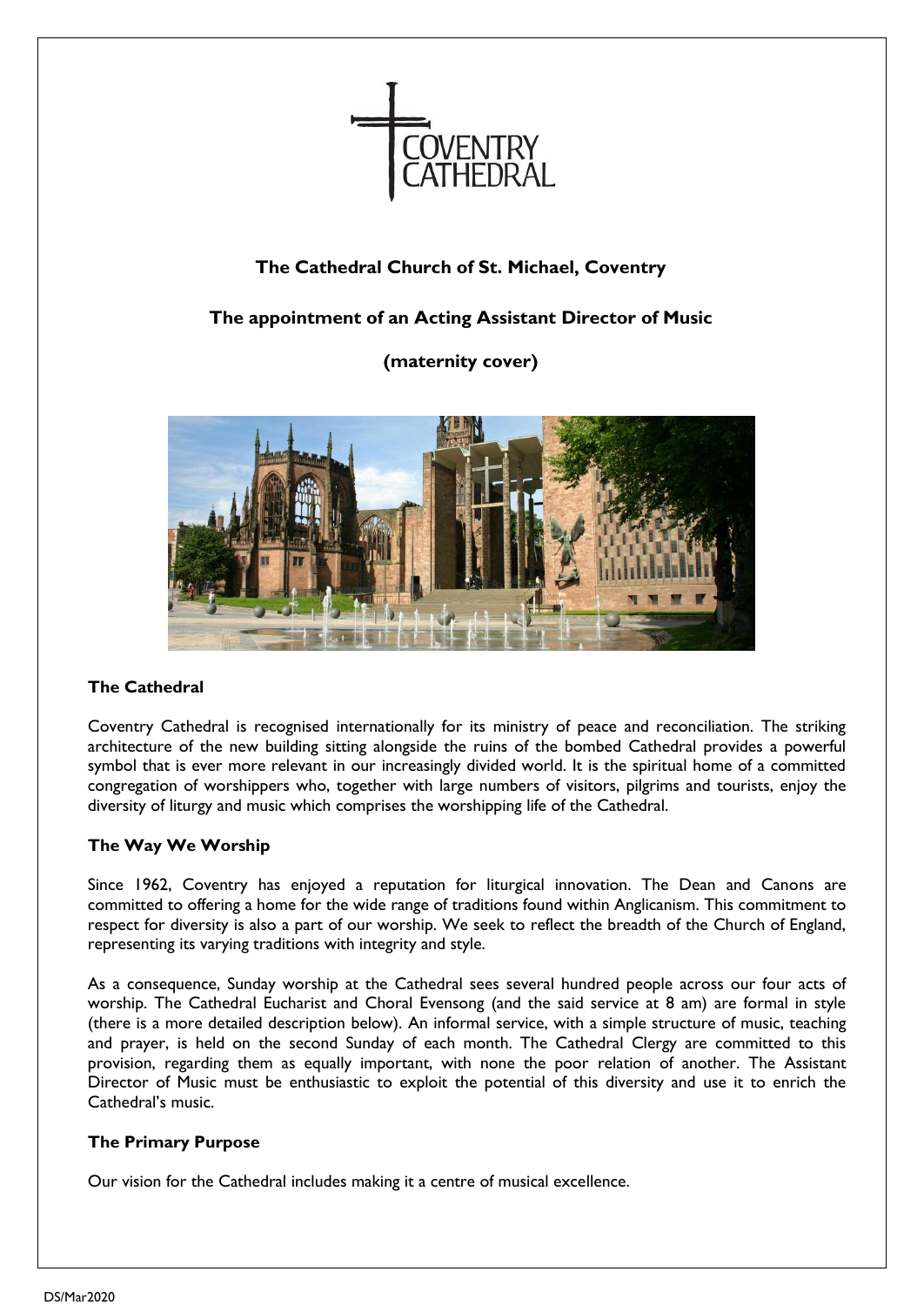

Dear Applicant,

Thank you for your interest in the post of Acting Assistant Director of Music at Coventry Cathedral. Interviews will take place at the Cathedral on 7 and/or 8 June.

This letter is intended to help you complete the application form. Please read it carefully before the completion of your application form. If you have any difficulties or questions, please contact Stella Perry at **[stella.perry@coventrycathedral.org.uk](mailto:stella.perry@coventrycathedral.org.uk)**, +44 (0)24 7652 1227 or Rachel Mahon at **[rachel.mahon@coventrycathedral.org.uk](mailto:rachel.mahon@coventrycathedral.org.uk)**

The application form is your opportunity to provide all the information we need to help us understand how you meet the requirements of the job, and plays an important part in the selection process allowing us to short-list candidates for interview, and helping as a basis for the interview itself. To ensure fairness to all applicants, short listing decisions are based solely on the information you supply on your application form. Even if we already know you as current or previous employee, it is important that you complete the form in full.

All vacancies are accompanied by a job description and a person specification setting out the main duties and responsibilities of the post in the job description, and the knowledge, skills and abilities we are looking for in the person specification.

#### **Please read this information carefully as you will not be short-listed for interview unless you meet the essential criteria described in the Person Specification**.

Depending on the number of applications, it may not be possible to shortlist for interview all candidates who meet the Essential Criteria. *However, we guarantee to interview all disabled applicants who meet the Essential Criteria.*

If you wish to apply by e-mail, you will need to download the form onto your computer, complete it and return it via email to **[stella.perry@coventrycathedral.org.uk](mailto:stella.perry@coventrycathedral.org.uk) or by post to Recruitment, Coventry Cathedral, Youell House, 1 Hill Top, Coventry, CV1 5AB.** Please remember that email is not a secure form of communication.

Ensure you clearly state the full job title and type or complete your form legibly in black ink, to allow for photocopying.

We are unable to accept CVs so please do not attach your CV, references, or copies of educational certificates to your form. If there is insufficient room on the form in a particular section, you can simply attach an extra page and mark it clearly with your name and the job title, indicating the number of the relevant question.

The 'Relevant skills & experience' section of the form is where you make your case for the job and is your opportunity to tell us specifically why you wish to apply and what makes you a suitable applicant. You should include anything you feel would be useful in support of your application telling us as much as possible about yourself in relation to all the items listed in the job description.

Please remember that those involved in the selection process cannot make assumptions about you. **tell us everything relevant to your application and complete all the sections on the form.**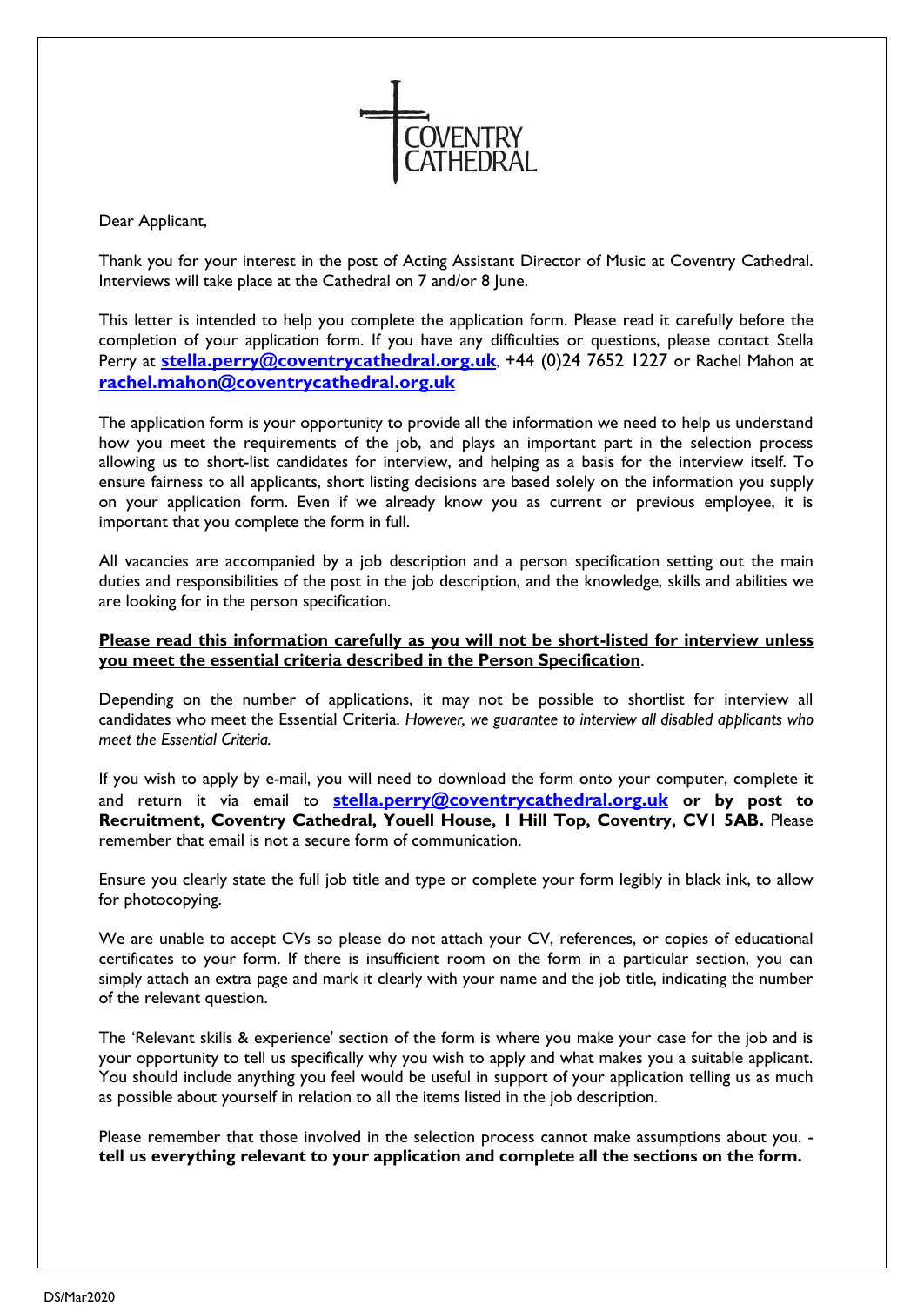#### **Data Protection**

Information provided by you as part of your application will be used in the recruitment process. Any data about you will be held securely with access restricted to those involved in dealing with your application and in the recruitment process. Once this process is completed the data relating to unsuccessful applicants will be stored for a maximum of 6 months and then destroyed. If you are the successful candidate, your application form will be retained and form the basis of your personnel record. By signing and submitting your completed application form you are giving your consent to your data being stored and processed for the purposes of the recruitment process, equal opportunities monitoring and your personnel record if you are the successful candidate.

#### **Equal Opportunities**

Information provided by you on the Equal Opportunities Monitoring Form will be used to monitor our equal opportunities policy and practices. This part of the form will be detached from the main body of the application form and will not form any part of the selection process.

#### **Work Permits**

Under the Asylum and Immigration Act, we are required to check that anyone taking up employment with us has the legal right to work in the UK. Short-listed applicants will be asked to provide us with documentary evidence to support their entitlement to work in the UK prior to any offer of employment being made.

#### **DBS Checks**

In line with our safeguarding policy, some employees and volunteers working in specific roles at the Cathedral will be subject to satisfactory clearance being obtained from the Disclosure and Barring Service. The check will be undertaken as part of the appointment process with the successful candidates.

In the event of an offer of employment being made, we will take up references and reserve the right to validate all information entered on the application form.

We expect all our staff and employees to be in sympathy with our Christian values and help us to achieve the vision that we have set ourselves to work towards. A summary copy is attached for information.

On Interneur

The Very Reverend John Witcombe MA MPhil The Dean of Coventry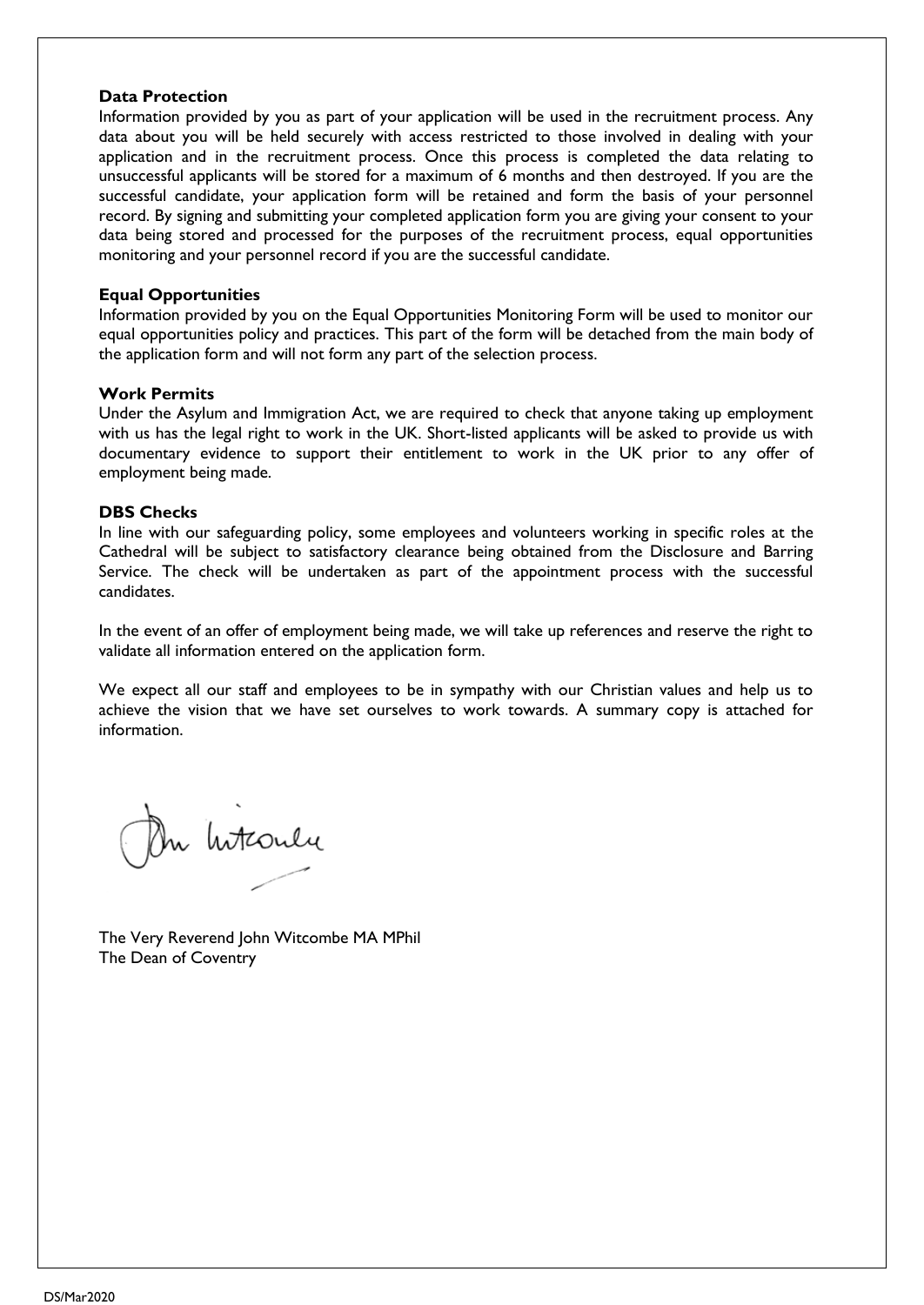

## Coventry Cathedral Vision & Values

## Our **THEME**:

*God was in Christ reconciling the world to himself, and has entrusted to us the ministry of reconciliation.* (2 Corinthians 5.18)

## Our **PURPOSE**:

*Coventry Cathedral exists to reconcile the world to God and one another*

# Our **VISION**:

*Our vision is of a reconciled and reconciling Cathedral which is open and welcoming to all, which serves to glorify God in our worship, and reaches out to the world in our ministry of reconciliation,*

supported by

*a sufficiently robust resource base that enables us to be creative in our activity, confident that we have sufficient financial and human resources to deliver our vision without compromise.*

# Our **INVITATION**:

*"Find hope … share hope"*

## Our **VALUES:**

**Hospitality** – of both people and ideas **Faith** and **Spirituality** – being open to the challenge and resources of God **Art** and **Creativity** – expressing the life of God amongst us in ways beyond words **Reconciliation** – embracing and welcoming difference and diversity **Risk Taking** – confidently stepping out of the familiar in the service of God **Excellence** – always reaching beyond our present practice and experience **Community Community Community Community Community Community Community Community Community Community Community Community Community Community Community Community Community Community Commu**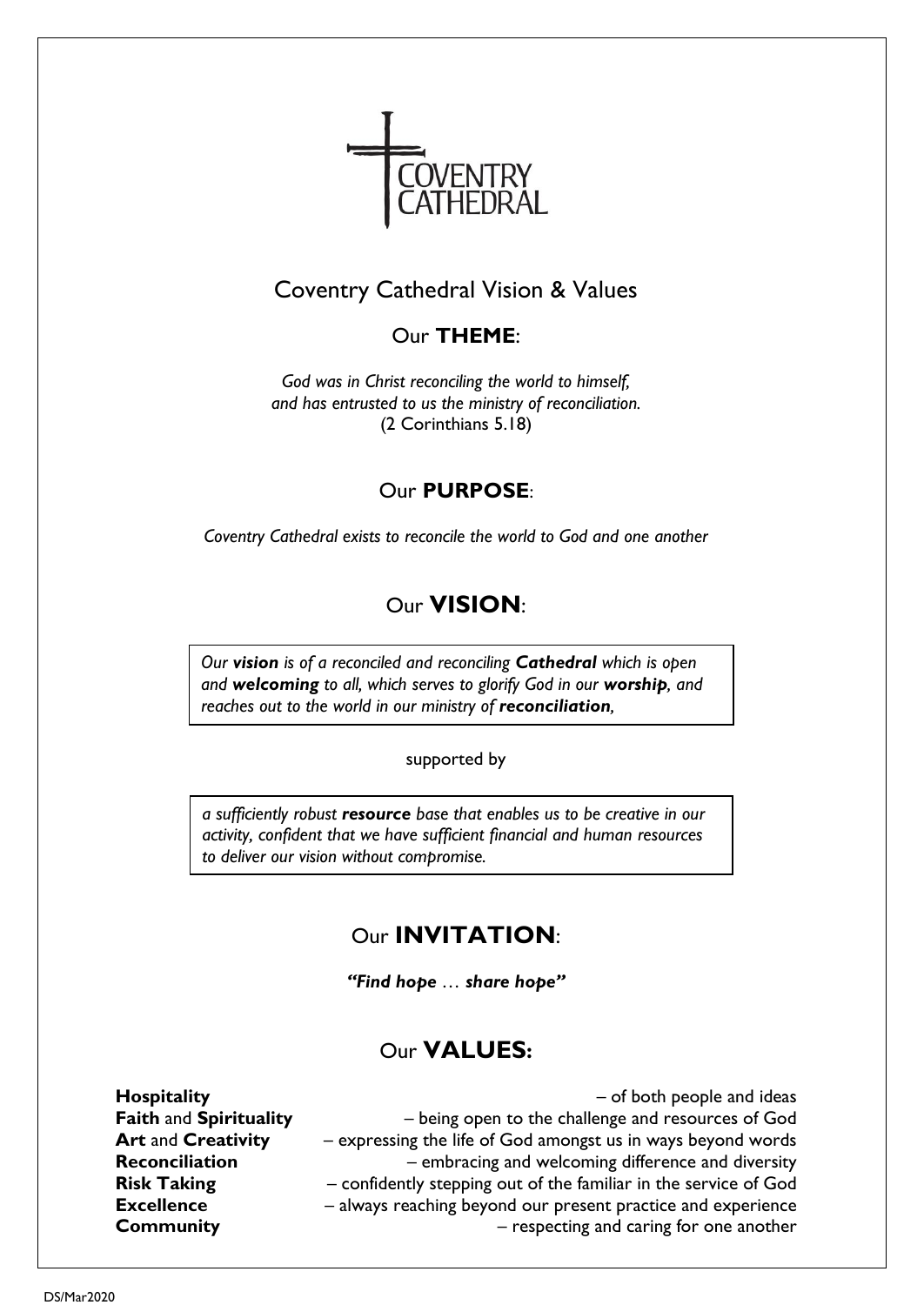

# *Acting Assistant Director of Music*

### *Short term contract 1 September 2022 to 31 May 2023* **Core hours: £5,878 (£7,966** *per annum* **equivalent) Total available hours: £10,100 (£13,685** *per annum* **equivalent)**

Coventry Cathedral is well known internationally as a striking example of twentieth century church architecture and for its ministry of reconciliation. It has a committed core of worshippers who delight in the combination of traditional and contemporary liturgy and music and it attracts hundreds of thousands of visitors both from this country and abroad. We are seeking to appoint someone who will join our team of musicians to contribute positively to our fine musical tradition as we reach out to a generation not used to church.

The post is flexible with a salary range of £5878 to £10,100 depending on the contract agreed and is for a fixed term of nine months from September to May 2023 inclusive. The core position would be 8.5 hours per week and consists of playing the organ at the Cathedral's four main services per week plus any special services. Work is largely over the weeks of term time together with Christmas, Holy Week and Easter. You will need to operate flexibly to fit the needs of services and choristers. There is the option to add in work with the probationer choristers for 2.5 hours per week for an additional  $£1,243.$  There is also the option to add 8.5 hours of office administration to the post for an additional £3,162.

We may be in a position to offer shared accommodation to the successful candidate at a competitive rate.

The post is subject to DBS clearance, and will include weekend and bank holiday working.

The closing date for applications is noon on 26 May and interviews will take place at the Cathedral on 7 and 8 June 2022. Shortlisted candidates will be informed on 27 May 2022.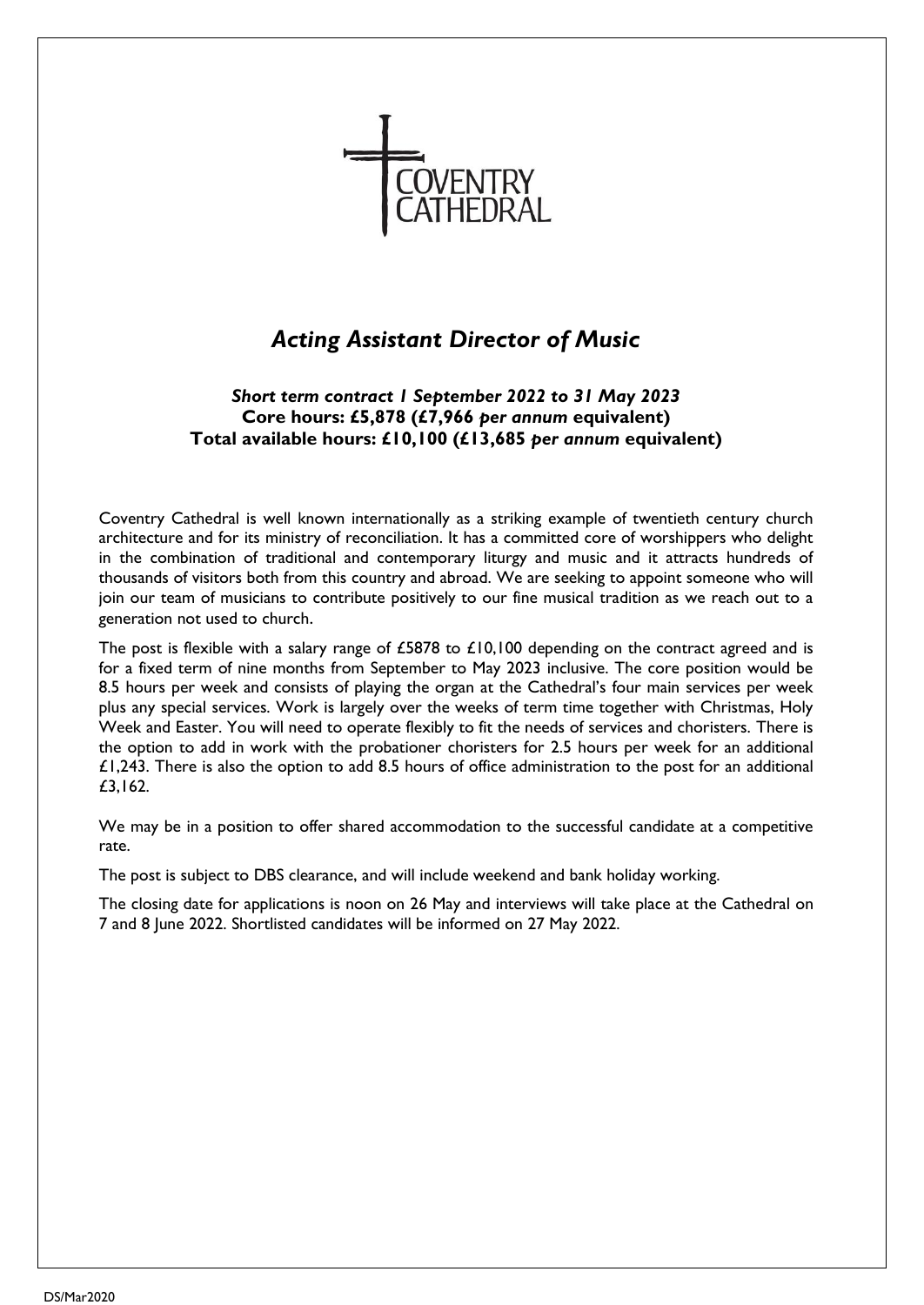

### The Organs

Coventry Cathedral's organ is one of the finest in the UK, well-known as an excellent instrument both for recitals and for accompanying services. With four manuals, nearly five thousand pipes and an eclectic stop-list, it is a very versatile instrument, accommodating most schools of music with integrity. Its vibrant sound (and the Cathedral's cavernous acoustic) makes it particularly appropriate for 19th and 20th century works. Built by Harrison and Harrison of Durham, it is also maintained by them. It was fully cleaned in 2001 and there is an on-going programme of restoration.

There is a six-rank, one manual with pedals Norwegian organ made by the Torkildsen Brothers of Aasen in 1966, currently sited in the Nave near the Chapel of Unity, and a four rank chamber organ built by Peter Collins in 1972 which is currently placed in the Chancel area. There is a one manual (8',8',4') Goble harpsichord in the Nave next to a Bechstein grand piano. In addition there are grand pianos in the Song School and upright pianos in the Choir Vestry, Chapter House, music store room and Chapel of Unity.

### The Choirs

There are three main choirs associated with the Cathedral

1. **The Cathedral Choir** (Two separate treble choirs (one of 20 boys, one of 28 girls) who sing regularly by themselves and with the 4 Choral Clerks, 7 Scholars and 3 Lay Clerks)

2. **Coventry Cathedral Chamber Choir** (22 auditioned volunteers)

3. **Coventry Cathedral Chorus** (performing major choral works in concert with orchestra), which is directed by Paul Leddington Wright, the Cathedral's former Associate Director of Music.

In term time, the Cathedral Choir sings on Sundays at the 10.30 a.m. Cathedral Eucharist and 4.00p.m Choral Evensong. The usual pattern is Boys & Clerks in the morning and Girls & Clerks in afternoon, alternating weekly. Choral Evensong on Saturdays is often sung by a visiting choir. There are two other Choral Evensongs each week in term time (Wednesdays 5.15pm sung by the boys and Thursdays 5.15pm sung by the girls) and each sung service is preceded by a rehearsal. The boys also rehearse on Tuesdays (4.20pm) and Saturdays (9.00am), and the girls rehearse on Tuesdays (5.40pm) and Saturdays (10.30am). The choirs usually go on a tour every two years, either abroad or to somewhere in the UK, though an international invitation to perform will lead to this schedule being adjusted.

### The Liturgical Department

The Liturgical Department of the Cathedral is headed by the Canon for Worship and Community (Rev'd. Kathryn Fleming), who is a Residentiary Canon and Sub-Dean. The staff consist of the Director of Music (Rachel Mahon), the Assistant Director of Music (Luke Fitzgerald, who will be Acting Director of Music), the Head Verger (and the Verger Team), and the Organ Scholar (Eben Eyres, 2022-2023). There are also a number of voluntary posts, such as Chief Steward, Head Server, and so on. The Liturgical and Music Department have an office base within the Cathedral.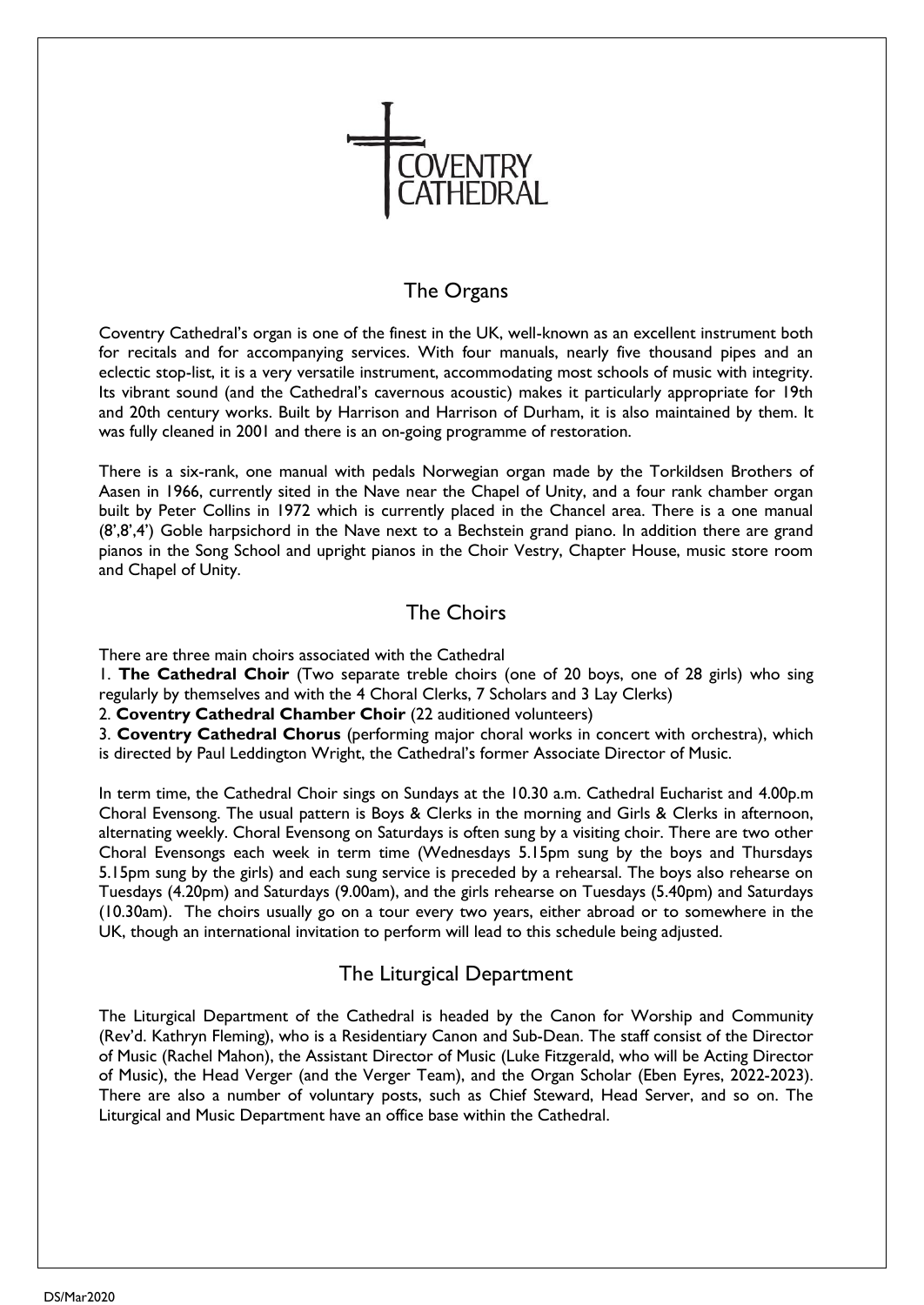

### Job Description

| Job Title:           | <b>Acting Assistant Director of Music</b>                        |
|----------------------|------------------------------------------------------------------|
| Hours:               | Average of 8.5 to 19.5 hours per week (depending on contract     |
|                      | agreed) worked mostly over the weeks of term time, together with |
|                      | <b>Christmas, Holy Week and Easter.</b>                          |
| Salary:              | £5.878 – £10,100                                                 |
| Short term contract: | September 2022 to May 2023                                       |

#### **Responsibilities**

The Acting Assistant Director of Music is broadly responsible for:

- Providing overall assistance to the Director of Music.
- Providing the link between worship and music.
- Representing and serving the Cathedral.

#### **Core Duties & Activities**

- Playing the organ or directing the Cathedral Choir and/or Chamber Choir during term-time at Wednesday 5.15 pm Evensong (boys' voices),
	- Thursday 5.15pm Evensong (girls' voices), Sunday10.30am Eucharist, and
	- Sunday 4pm Evensong services.
- Preparing for services (organ practice, score study etc.).
- Attending Staff Training as required.
- Playing and/or conducting, and rehearsing for special and seasonal services.
- Playing and/or conducting, and rehearsing for occasional concerts.
- Practising for and performing one organ recital in the annual series.
- Supervising and assisting with the development of the Organ Scholar.
- Meetings with the Director of Music.
- Playing or conducting for outside organisations will be remunerated separately.

### **Options to add**

- Train probationer choristers and help to prepare soloists, and occasional chorister coaching on Tuesdays 4:20-7.00pm
- Managing the music library and choir folders (normally, there are assistant choristers to help with this)
- Coordinating the Visiting Choirs.
- Coordinating the organ tunings and piano tunings and maintenance.
- Preparing the choir chaperone rota.
- Assisting the DoM (Director of Music) with coordinating the Monday Lunchtime Organ Recital series.
- Assisting the DoM with correspondence which comes to the Music Department
- Assisting the DoM by playing for and/or directing, and chaperoning, on Choir Tours which occur annually on the average for a week. (Additional remuneration will be negotiated)
- Attending meetings concerning the restoration of the Harrison & Harrison organ.

### **Holidays / Time off**

The full workload of the Acting Assistant Director of Music is a 0.49 time position of an average of 19.5 hours per week worked mostly over the weeks of term time, together with Christmas, Holy Week and Easter. Holiday dates are to be agreed with the Director of Music and should normally be taken in choir holiday time.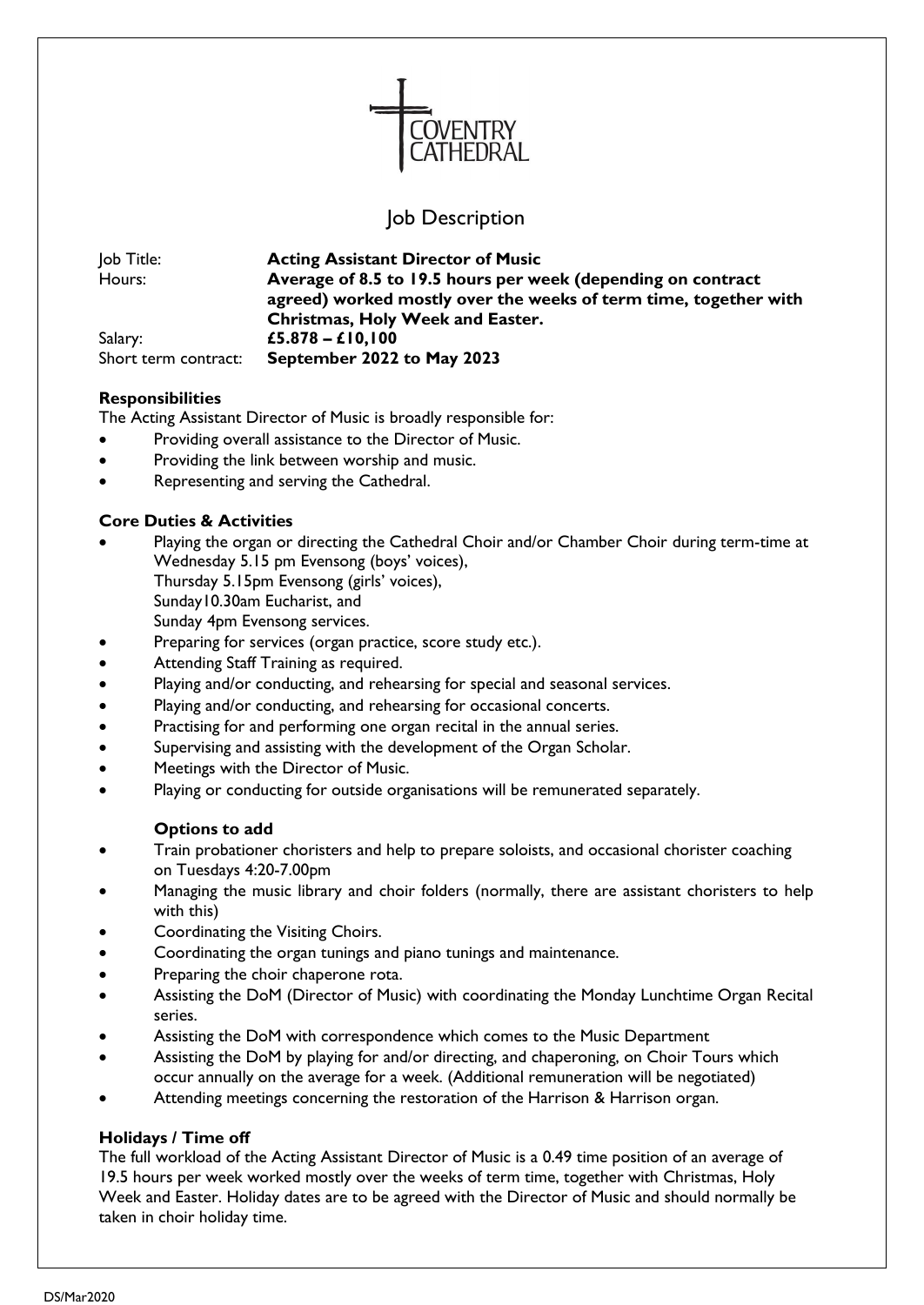### **Accountability & Supervision received:**

The Acting Assistant Director of Music is accountable to the Canon for Worship and Community through the Acting Director of Music. The Acting Director of Music will provide supervision, with regular meetings and an annual appraisal.

### **Qualifications and Experience Required:**

- An organist with exceptional keyboard skills who plays at FRCO standard.
- A skilled choral conductor with vocal coaching knowledge.
- Efficient and organised IT skills, with a thorough approach to communication and process.

#### **Qualities desired:**

- Considerable experience of English cathedral music both as conductor and organist.
- The ability to work well in a team, a warm personality, a good sense of humour.
- Experience working with children.
- A full member of a mainstream Christian Church.
- An appreciation and ability to accompany and direct a broad range of styles of music that are a part of the Cathedral's worship.
- The ability to accompany as musically on the piano as on the organ.

#### **General notes:**

Term of appointment: This is a short-term fixed contract beginning 1 September 2022 and projected to finish 31 May 2023.

Termination of Employment: Notice of 3 months by either party.

The position is subject to DBS clearance.